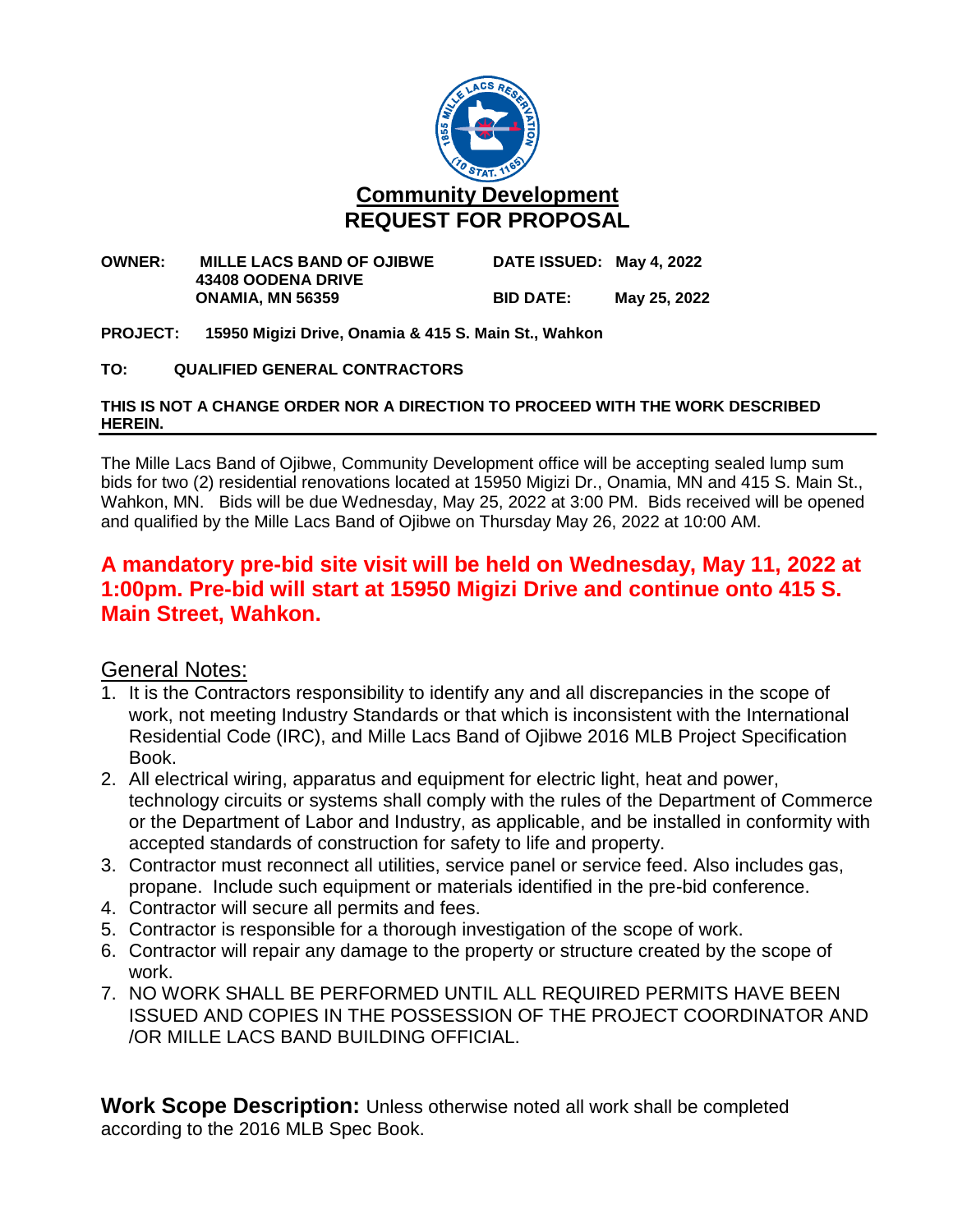# **15950 Migizi Drive**

### **Exterior:**

- **1.** Demo and replace all badly damaged siding, meaning it has been punctured or has numerous dents per strip. All new shall match existing.
- **2.** Demo and replace damaged; or supply and install any missing channel, louvered vents and accessories. All new shall match existing.
- 3. Remove and dispose of cable wires secured around the exterior of the house. Caulk holes in the siding after removal with color matching caulk.
- 4. Demo and replace all damaged; or supply and install any missing aluminum soffit and fascia covering. All new pieces to match existing.
- 5. Create pre-finished 26 gauge steel drip cap extending up the exterior wall 2", over the top of existing galvanized steel foundation flashing and down 2" with a hemmed edge. The remainder of the exposed galvanized steel shall be covered by aluminum coil stock. Coil stock to be tucked under drip cap and extend a minimum of 3" below grade. Steel drip cap and coil stock to be riveted to the existing galvanized flashing. Coil stock shall be Clay in color.
- 6. Supply and install black dirt to repair grade around the perimeter after flashing is recovered.
- 7. Remove and dispose of satellite dish(es). Caulk any holes in roof sheathing or siding after removal.
- 8. Pressure wash and clean all siding and exterior surfaces.
- 9. Demo all existing exterior light fixtures. Supply and install new Patriot Lighting dualux LED dual head motion sensor exterior fixtures model: E9201WH.
- 10. Demo and replace all damaged windows components, including but not limited to panes, sashes, locking mechanisms. Clean and adjust all for proper operation. Include demo and replace of front bedroom window on the main floor.
- 11. Demo any existing; supply and install all new window screens.
- 12. Demo and replace damaged; or supply and install missing gutter and downspout components, including leaf guards.
- 13. Contractor shall clean out all gutters.
- 14. Supply and install any missing concrete splash pads per Spec Book.
- 15. Demo front deck down to frame. Supply and install all new decking, stair treads, handrails, spindles, etc. to complete.
- 16.Demo and remove existing rear deck.
- 17.Demo patio door. Modify opening to fit a 36"x42" Thermotech window that meets egress requirements. Supply and install Thermotech window. Contractor shall finish this section of exterior wall by in-filling siding (color match to existing), insulation, vapor & air barriers per Spec Book.
- 18. Demo and replace front entry door and frame per Spec Book, include install of aluminum clad wrap and brick mould around perimeter. Provide and install new lock set. Doors shall have satin chrome knobs not levers.
- 19. Demo and replace front storm door, include chain kit per Spec Book.
- 20. Provide materials and labor to construct a 5'x5' concrete pad 4" thick.
- 21. Supply and install new Lennox 13ACX condenser, controller and lineset. New condenser shall be set on existing concrete pad behind the house. Supply and install AC-Guard security cage model AC GU with AC-Guard Top Bar to be anchored with  $\frac{1}{2}$ "x 3" Red Head anchor sleeves to the concrete pad.
- 22. Clean out all intake and exhaust vents.
- 23. Contractor shall supply and install any missing outlet box covers.
- 24. Supply and install any missing or damaged components to ensure proper function of exterior hose bibs.
- 25. Remove and disposal of miscellaneous yard debris.
- 26. Detached garage:
	- a. Front of garage shall be aligned with the right front corner of the house. The left front corner of the garage shall be 25' away from the front of the house.
	- b. Prep site area for floating slab construction. Remove top soil and vegetation and install 6" sand cushion. Form and pour 4" Thickened edge slab with vapor barrier per drawing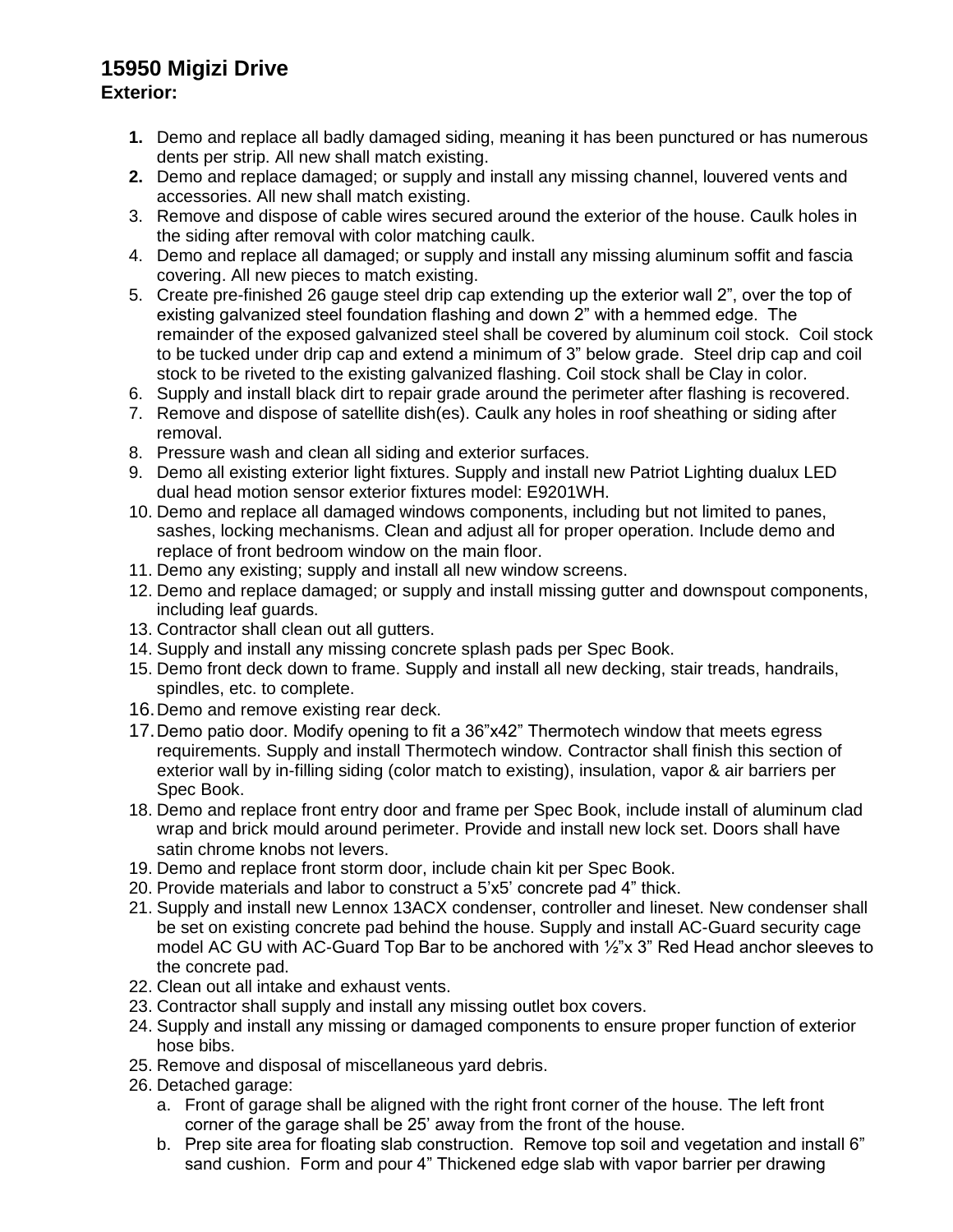detail. Include ½ course 6" perimeter block around perimeter of slab to ensure 6" separation between bottom plate and finished grade. Contractor shall field measure garage for exact slab sizing, door opening locations, etc.

- c. Relocate detached 24 x 28' garage located next door at 15930 Migizi Drive.
- d. Install garage on new slab.
- e. Include electrical as shown on plan, and power to existing home panel. Install sub panel in garage with (2) 20 amp circuits. Install tandem breakers in house panel as needed to free up space for new garage electrical. Run 10-3 feeders underground to garage.
- f. Provide and install overhead garage door per spec. book. Door color shall be Sandstone.
- g. Demo and replace jamb flashing and weather stripping. New flashing shall be Clay in color.
- h. Supply and install spec entry door and frame. Provide new lock set.
- i. Demo and replace all damaged; or supply and install any missing siding, channel and accessories. All new shall match existing garage siding.
- j. Demo and replace existing garage fascia flashing and soffits. New fascia and soffit color shall be Clay.
- k. Supply and install gutters, downspouts, leaf guards and splash pads. Gutters to discharge at rear of garage. (Match fascia/ soffit color)
- l. Demo and replace damaged; or supply and install missing siding, channel and accessories. Match existing garage siding color.
- m. Demo all existing exterior light fixtures. Supply and install new Patriot Lighting dualux LED dual head motion sensor exterior fixtures model: E9201WH. Include supply and install of all new LED bulbs.
- n. Include 4' garage apron sloped down to right edge of driveway.
- 27. Pour concrete sidewalk from front deck to garage apron abutment. Include reinforcement per Spec Book and control joints no more than every 4'. Include an expansion joint at garage apron abutment.
- 28. Have tree located in the middle of the driveway cut down and removed from site, including stump per Spec Book.
- 29. Driveway Construction: Contractor shall sawcut and remove the existing asphalt driveway at edge of Migizi Drive. Removal and dispose of old asphalt materials. Contractor shall construct new driveway as follows: Subcut for driveway base. Contractor is responsible for removal and export of any excess soils or fill quantities that cannot be used onsite. Contractor shall install 6" of class 5 material with 2" topping of reclaimed asphalt or crushed concrete. New driveway shall include a flared approach to the garage and a backup area.
- 30. Contractor is responsible for regrading and seeding any areas of the yard that they damage.

#### **Interior:**

- 1. Contractor shall provide dehumidification throughout renovation to minimize swelling.
- 2. Patch, texture, prime and paint all damaged interior drywall surfaces. Demo and replace any sections of drywall with heavy molding. Sand any existing drywall areas of texture or seams which do not blend-in well. Repair any noticeably damaged corners. All (new and existing) texturing to match as closely as possible. Prime all drywall with Zinsser mold killing primer. Repaint **all** drywall surfaces Dover White. When complete, the expectation is that all the paint and texturing looks as uniform as possible.
- 3. Demo and replace all smoke detectors with spec combo smoke c/o detector to meet code compliance.
- 4. Demo and replace damaged; or supply and install missing interior light fixtures per Spec Book.
- 5. Supply and install all new LED light bulbs throughout per Spec Book schedule.
- 6. Demo and replace any damaged; or supply and install any missing, damaged or painted receptacle and switch covers.
- 7. Demo and replace flooring throughout with spec sheet vinyl, to include supply and install spec underlayment with floor leveler. Congoleum selection: Sunstone.
- 8. Supply and install missing vinyl base in bath and mechanical rooms.
- 9. Demo and replace damaged; or supply and install missing upper kitchen cabinet doors, drawers, hardware shelves or other components. Demo and replace lower cabinets. Stain and hardware finishes to match existing.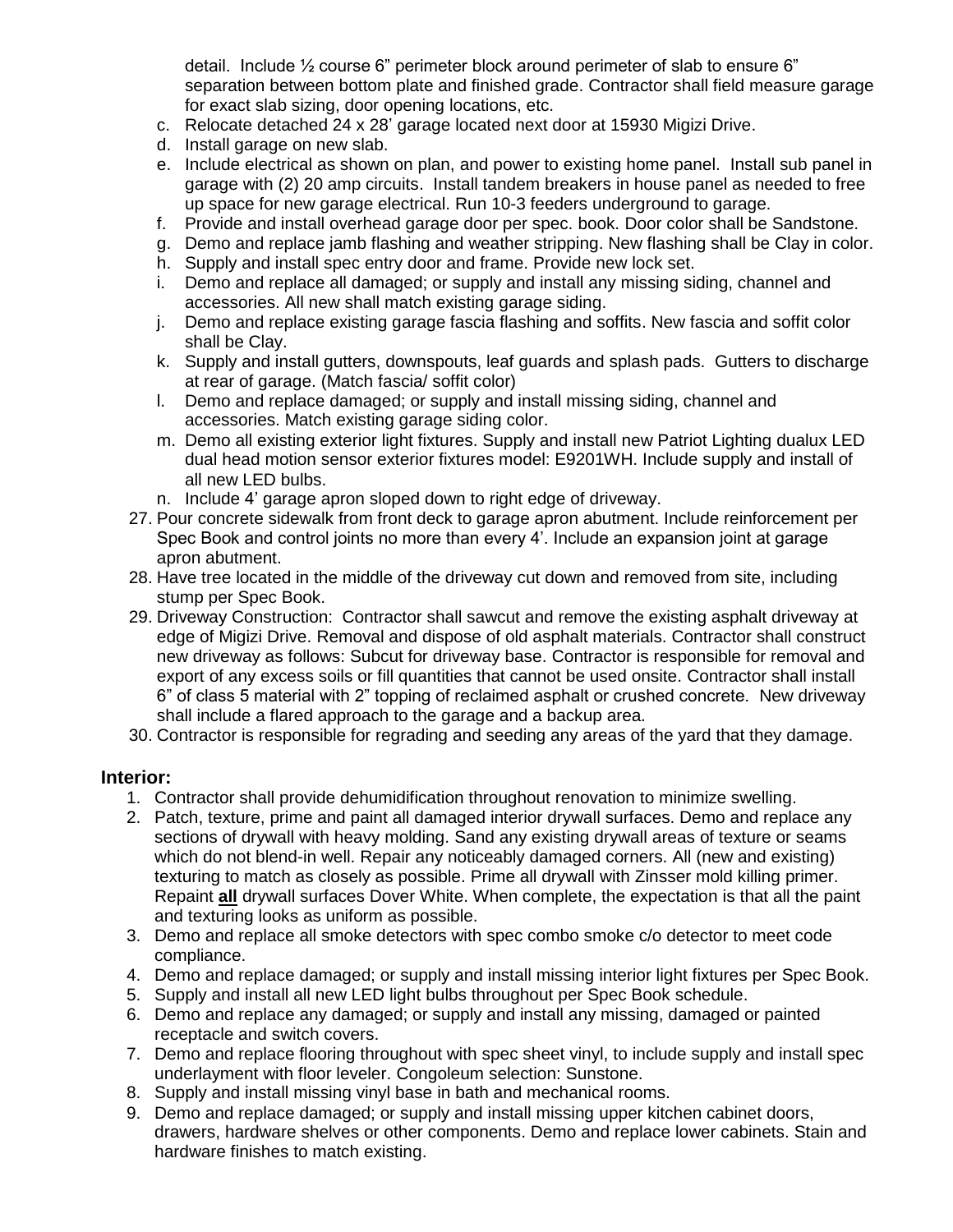- 10. Demo and replace all kitchen countertops. Countertop selection: 7732-58 Butterum Granite.
- 11. Demo and replace kitchen sink, faucet and side sprayer per Spec Book.
- 12. Demo and replace range hood per Spec Book. Include venting to exterior and conceal.
- 13. Supply and install new Whirlpool oven model# WFC150MOJW and refrigerator model# WRT311FZDW.
- 14. Sand and refinish any water stained lower window extension jambs.
- 15. Demo any existing; supply and install all new window blinds per Spec Book.
- 16. Demo and replace any damaged; or supply and install any missing baseboards, baseshoe, trim, jambs or casing. Woodwork should be free of water damage (blackened appearance or wrapping), cracking or excessive paint. Match to existing finishes.
- 17. For bathroom:
	- a. Demo and replace bath fan with Panasonic FV-05-11VKSL2 model, vented to the exterior. Include Condensation Module FV-CSVK1.
	- b. Thoroughly clean tub/ shower. Caulk around surround perimeter.
	- c. Demo and replace toilet stool per Spec Book.
	- d. Demo and replace bath vanity, countertop and faucet.
	- e. Demo and replace shower trim set.
	- f. Demo existing bath accessories and supply new per Spec Book.
- 18. Demo and replace any damaged; or supply and install missing wire shelving per Spec Bk.
- 19. Demo and replace all damaged pre-hung interior doors, frames and hardware with spec product, doors stained to match existing finishes, hardware to have satin chrome finish. Include replacement of all interior doors on lower level.
- 20. Demo and replace any damaged door hardware. All hardware should have satin chrome finish. All doors shall have knobs not levers.
- 21. Demo and replace any damaged; or supply and install any missing door stops.
- 22. Demo and replace hand rail on stairs from main level to entry door. New hand rail should be cut short so the front entry door doesn't hit the end of it.
- 23. Sand and refinish cap boards on lower level as needed.
- 24. Demo and reconstruct egress steps in lower level bedrooms.
- 25. Demo and replace furnace and A-coil per Spec Book.
- 26. Supply and install new furnace thermostat model: Honeywell T6 Pro Series TH6210U2001.
- 27. Contractor shall have all ductwork cleaned.
- 28. Demo and replace all floor vents, wall registers, diffusers and return air covers with spec products.
- 29. Supply and install cut copper lines in mechanical room for plumbing and including gas line.
- 30. Insulate exposed plumbing pipes in mechanical room per Spec Book.
- 31. Service existing HRV unit and furnace.
- 32. Supply and install new water meter. Supply and install cut water lines and valves to complete system.
- 33. Demo and replace water heater. Include supply and install of missing plumbing lines.
- 34. Demo and replace laundry tub and faucet.
- 35. Clean out sump basket. Demo and replace sump pump. Seal basket cover.
- 36. Demo and replace sewage lift pump.
- 37. Thoroughly clean all interior surfaces.
- 38. Include a \$10,000 contingency allowance to be used at Project Coordinator's discretion for needed repairs discovered after the project has commenced.

39. Construction shall be permitted through the MLBO.

**Work Scope Description:** Unless otherwise noted all work shall be completed according to the 2016 MLB Spec Book.

# **415 S. Main St., Wahkon**

**Exterior:**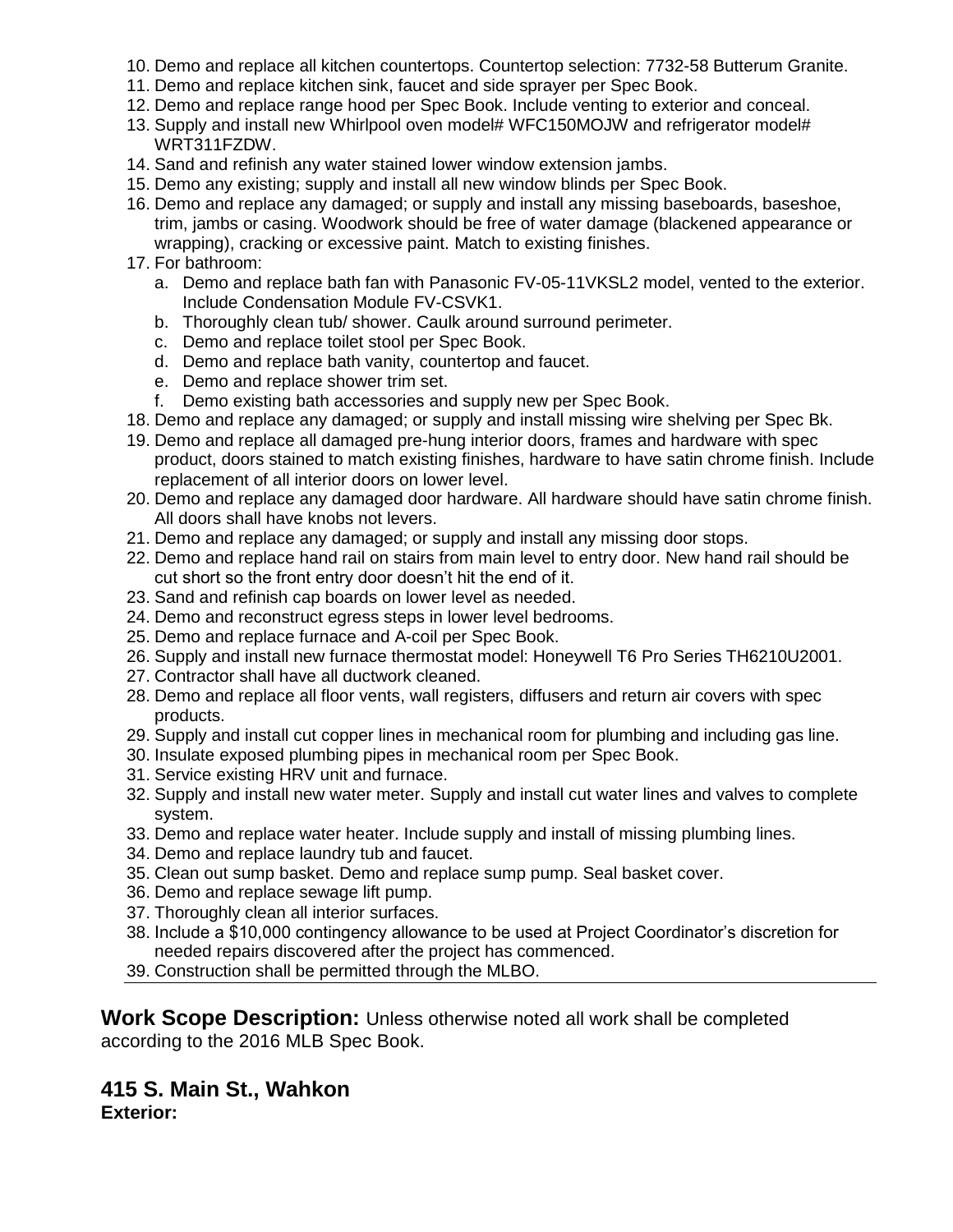- 1. Demo and replace all damaged; or supply and install any missing siding, channel, louvered vents and accessories. **Supply and install new one-piece siding on all corners.** All new shall match existing.
- 2. Remove and dispose of cable wires secured around the exterior of the house. Caulk holes in the siding after removal with color matching caulk.
- 3. Demo and replace all damaged; or supply and install any missing aluminum soffit and fascia covering. All new pieces to match existing.
- 4. Remove and dispose of satellite dish(es). Caulk any holes in roof sheathing or siding after removal.
- 5. Pressure wash and clean all siding and exterior surfaces.
- 6. Demo all existing exterior light fixtures. Supply and install new Patriot Lighting dualux LED dual head motion sensor exterior fixtures model: E9201WH.
- 7. Demo and replace all damaged windows components, including but not limited to panes, sashes, locking mechanisms. Clean and adjust all for proper operation.
- 8. Demo any existing; supply and install all new window screens.
- 9. Demo and replace damaged; or supply and install missing gutter and downspout components, including leaf guards.
- 10. Contractor shall clean out all gutters.
- 11. Supply and install any missing concrete splash pads per Spec Book.
- 12. Demo and replace overhead garage door weatherstripping. Demo and replace damaged; or supply and install missing overhead garage door/ railing components. Make any necessary adiustment.
- 13. Demo and dispose of deck. In-fill siding and house wrap as needed.
- 14. Demo patio door. Modify the opening, supply and install Thermotech 60"x42" slider window. Install j-channel and 2" white brick mould and caulk around perimeter. After modified, finish this section of exterior wall by in-filling siding (color match to existing), insulation, vapor & air barriers per Spec Book.
- 15. Demo and replace front entry and rear garage service doors and frames per Spec Book, include install of aluminum clad wrap and brick mould around perimeter. Provide and install new lock sets to be keyed alike. Doors shall have satin chrome knobs not levers.
- 16. Supply and install storm door with chain kit for front entry and rear garage service doors per Spec Book.
- 17. Provide materials and labor to construct a 5'x5' concrete pad 4" thick. Supply and install AC-Guard security cage model AC GU with AC-Guard Top Bar to be anchored with ½"x 3" Red Head anchor sleeves to the 5'x5' pad.
- 18. Demo existing a/c condenser. Supply and install new Lennox 13ACX condenser, controller and lineset. New condenser shall be set on 5'x5' concrete pad.
- 19. Clean out all intake and exhaust vents.
- 20. Contractor shall supply and install any missing outlet box covers.
- 21. Supply and install any missing or damaged components to ensure proper function of exterior hose bibs.
- 22. Remove and disposal of miscellaneous yard debris, including old ice house.
- 23. Remove dead tree and stump by old ice house per Spec Book.
- 24. Well Demo and replace well pump. Contractor shall be responsible for disinfecting the existing well; and testing for coliform bacteria and nitrates.

### **Interior:**

- 1. Contractor shall provide dehumidification throughout renovation to minimize swelling.
- 2. Install sheet rock for modified patio door opening. Texture, paint and finish, including installation of pvc baseboard.
- 3. Patch, texture, prime and paint all damaged interior drywall surfaces. Demo and replace any sections of drywall with heavy molding. Sand any existing drywall areas of texture or seams which do not blend-in well. Repair any noticeably damaged corners. All (new and existing) texturing to match as closely as possible. Prime all drywall with Zinsser mold killing primer.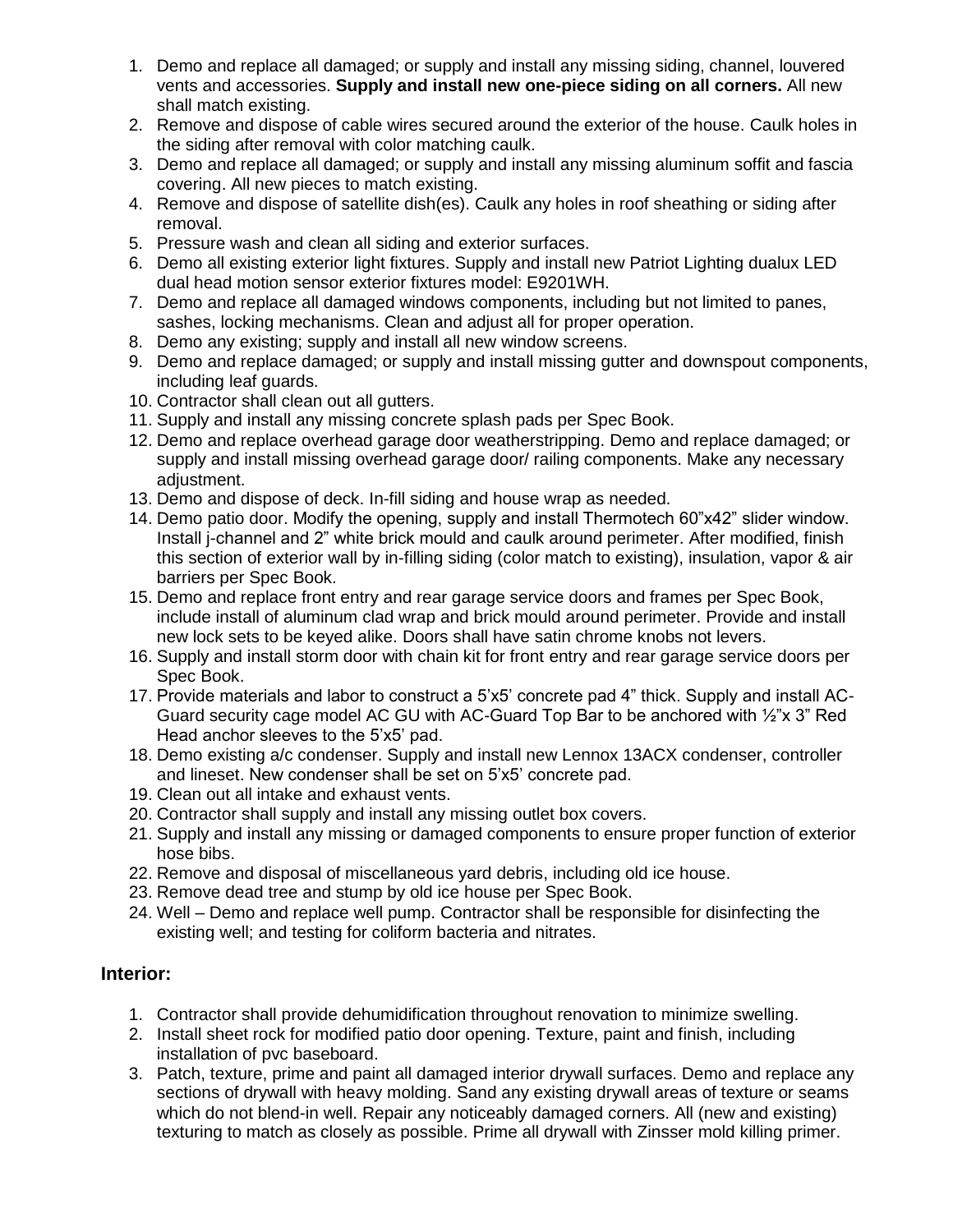Repaint **all** drywall surfaces Dover White. When complete, the expectation is that all the paint and texturing looks as uniform as possible.

- 4. Demo and replace all smoke detectors with spec combo smoke c/o detector to meet code compliance.
- 5. Demo and replace garage service door and frame per Spec Book, include install of aluminum clad wrap and brick mould around perimeter. Provide and install new lock sets to be keyed alike. Doors shall have satin chrome knobs not levers. Remove and dispose of existing storm door.
- 6. Demo and replace damaged; or supply and install missing light fixtures per Spec Book.
- 7. Supply and install all new LED light bulbs throughout per Spec Book schedule.
- 8. Demo and replace any damaged; or supply and install any missing, damaged or painted receptacle and switch covers.
- 9. Demo and replace flooring throughout with spec sheet vinyl, to include supply and install spec underlayment with floor leveler. Congoleum selection: Oasis Beige. Except in mechanical room, where floor shall be cleaned and painted.
- 10. Demo wood baseboards in bath and mechanical rooms. Supply and install 80 Fawn vinyl base.
- 11. Demo and replace damaged; or supply and install missing kitchen cabinet doors, drawers, hardware shelves or other components. Match existing stain and hardware finishes. Demo dishwasher. Supply and install new 24" cabinet in its place.
- 12. Demo and replace all kitchen countertops. Countertop selection: 3522 Perlato Granite.
- 13. Demo and replace kitchen sink, faucet and side sprayer per Spec Book.
- 14. Demo and replace range hood per Spec Book. Include venting to exterior and conceal.
- 15. Supply and install new Whirlpool oven model# WFC150MOJW and refrigerator model# WRT311FZDW.
- 16. Sand and refinish all water stained window extension jambs.
- 17. Demo any existing; supply and install all new window blinds per Spec Book.
- 18. Demo and replace any damaged; or supply and install any missing baseboards, baseshoe, trim, jambs or casing. Woodwork should be free of water damage (blackened appearance or wrapping), cracking or paint. Match to existing finishes.
- 19. For each bathroom:
	- a. Demo and replace bath fan with Panasonic FV-05-11VKSL2 model, vented to the exterior. Include Condensation Module FV-CSVK1. (both bathrooms)
	- b. Clean tub/ showers and recaulk around surround. (both bathrooms)
	- c. Demo and replace toilet stool per Spec Book. (both bathrooms)
	- d. Demo and replace bath vanity in upper bath. Existing cultured marble top may be reinstalled on new cabinet. Demo and replace sink faucet. / Demo and replace bath vanity cultured marble top and sink faucet in lower bath. Match existing finishes.
	- e. Demo and replace shower trim set. (both bathrooms)
	- f. Demo damaged; or supply and install missing bath accessories per Spec Book. (both bathrooms)
- 20. Demo any damaged; or supply and install missing wire shelving per Spec Bk.
- 21. Demo and replace all damaged pre-hung interior doors, frames and hardware with spec product, doors stained to match existing finishes, hardware to have satin chrome finish. Damaged means cracked, water damaged/ stained, marked that cannot be removed, holes on doors/ frames from extra locks installed by past tenants. Doors shall receive knobs not levers. Adjust all doors.
- 22. Remove all bi-fold closet doors and hardware. Bedroom closets shall be finished as cased openings with no doors. Other closets shall have double pre-hung doors installed.
- 23. Demo and replace any damaged door hardware. All hardware should have satin chrome finish. All doors shall have knobs not levers.
- 24. Demo and replace any damaged; or supply and install any missing door stops.
- 25. Contractor shall have all ductwork cleaned.
- 26. Demo and replace all floor vents, wall registers, diffusers and return air covers.
- 27. Insulate exposed plumbing pipes in mechanical room per Spec Book.
- 28. Service existing furnace and HRV unit. Demo and replace A-coil for new a/c condenser.
- 29. Demo and replace laundry tub faucet.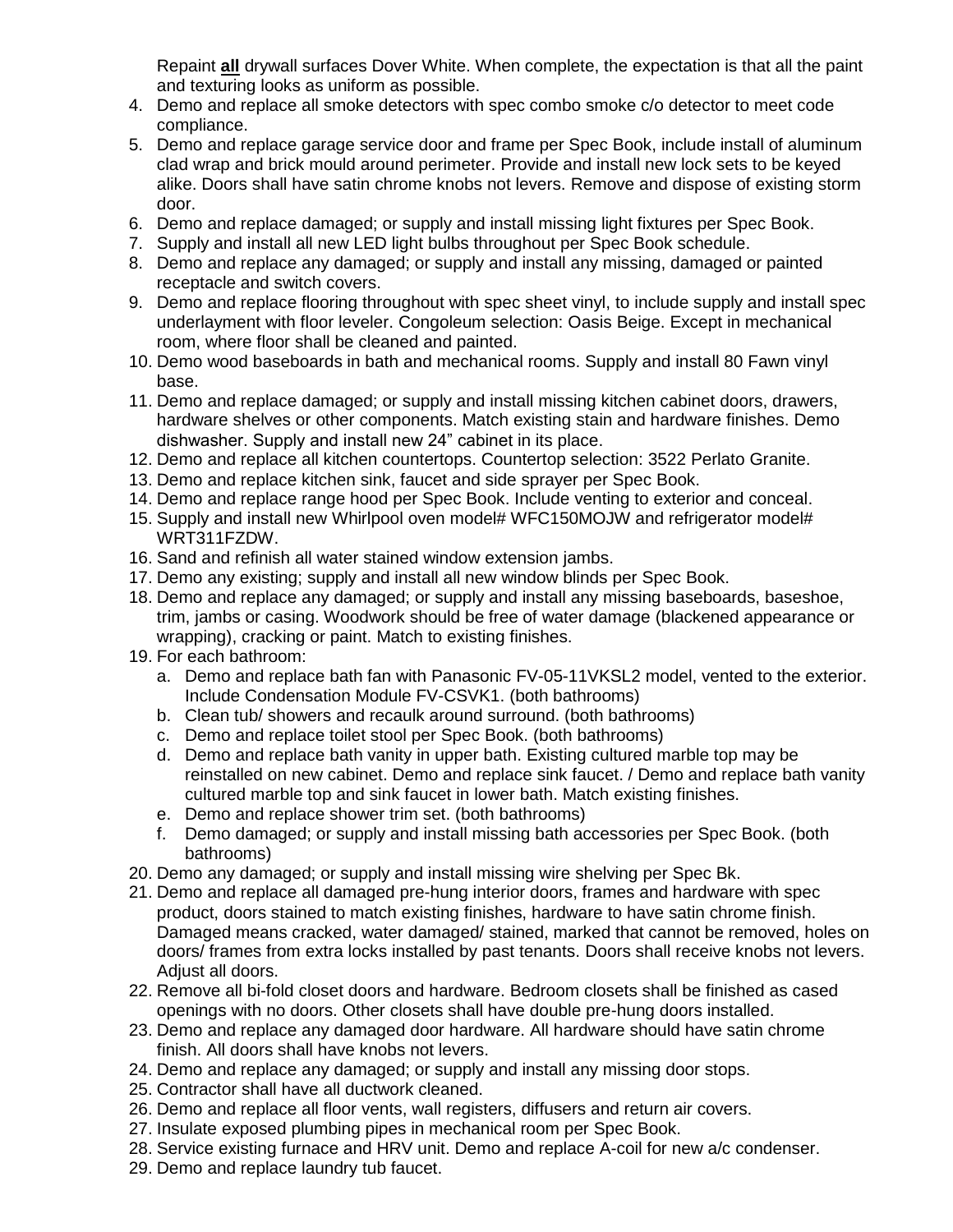- 30. Supply and install water softener per Spec Book with salt.
- 31. Contractor shall complete water conditioning test and set softener hardness accordingly.
- 32. Thoroughly clean all interior surfaces.
- 33. Include \$10,000 allowance in base bid for concealed damages. Allowance shall only be used for changes to the work scope which have been approved by Carla Dunkley, the MLBO Project Coordinator, prior to execution of work.
- 34. Construction shall be permitted through the MLBO.

#### **Both Rehabs:**

- 1. Housing will maintain utilities throughout the duration of the renovation.
- 2. Contractor shall include 0.5% TERO tax fee in base bid. Submission of receipt for paid TERO fee is required with application for final payment.

*Specified Product Substitutions: All proposed product substitutions must be approved by the Project Coordinator 5 days prior to bid. Any approved substitutions, will be made available to all bidders.*

**Bid Alternate #1 (Migizi Drive):** Provide added cost to construct a concrete driveway as follows instead of a class 5 driveway with a 2" topping as described in exterior work scope item #29 with a concrete sidewalk as described in exterior item #27.

Contractor shall sawcut and remove the existing asphalt driveway at edge of Migizi Drive. Removal and dispose of old asphalt materials. Contractor shall construct new driveway as follows: Subcut for driveway base. Contractor is responsible for removal and export of any excess soils or fill quantities that cannot be used onsite. Install 6" of clean washed sand properly tamped and compacted to a density of 98%. Contractor shall pour 6" concrete surface with #5 rebar reinforcement 24" o.c. grid. Rebar must be set on chairs during pour. Concrete should align corners of the driveway apron and flare out to match the corners of the garage apron and front sidewalk. Expansion joint shall be placed between new concrete surface and at each abutment. Control joints shall be spaced no more than 8' apart in either direction. Taper shoulders of driveway. Driveway elevation shall match the existing asphalt elevation at sawcut and concrete garage apron elevation at abutment.

### **Contacts:**

Interested bidders shall contact Carla Dunkley at 320-630-2495 or by email at [carla.dunkley@millelacsband.com](mailto:carla.dunkley@millelacsband.com) to be included on the bidder's list in the event that any addendums are issued for this project.

**Note:** Depending on bid results, the Owner reserves the right to divide the rehabs into individual projects, if it is in the Band's financial best interest to do so.

### Mobilization and Project Schedule:

- 1. The Contractor shall be capable of mobilizing his equipment, crews, and subcontractors within 30 days of a fully executed contract.
- 2. Project will be substantially complete within 180 days of fully executed contract. Weather dependent exterior items may be allowed to exceed this timeframe with prior approval of project coordinator.
- 3. General contractor expected to immediately, upon receipt of fully executed contract, source all required materials and products required for the project. Contractor must immediately notify project coordinator of items with long lead times that may impact project schedule.
- 4. Contractor shall provide means and methods for all building phases of construction.
- 5. Liquidated damages for exceeding specified timeframes will be in all contracts.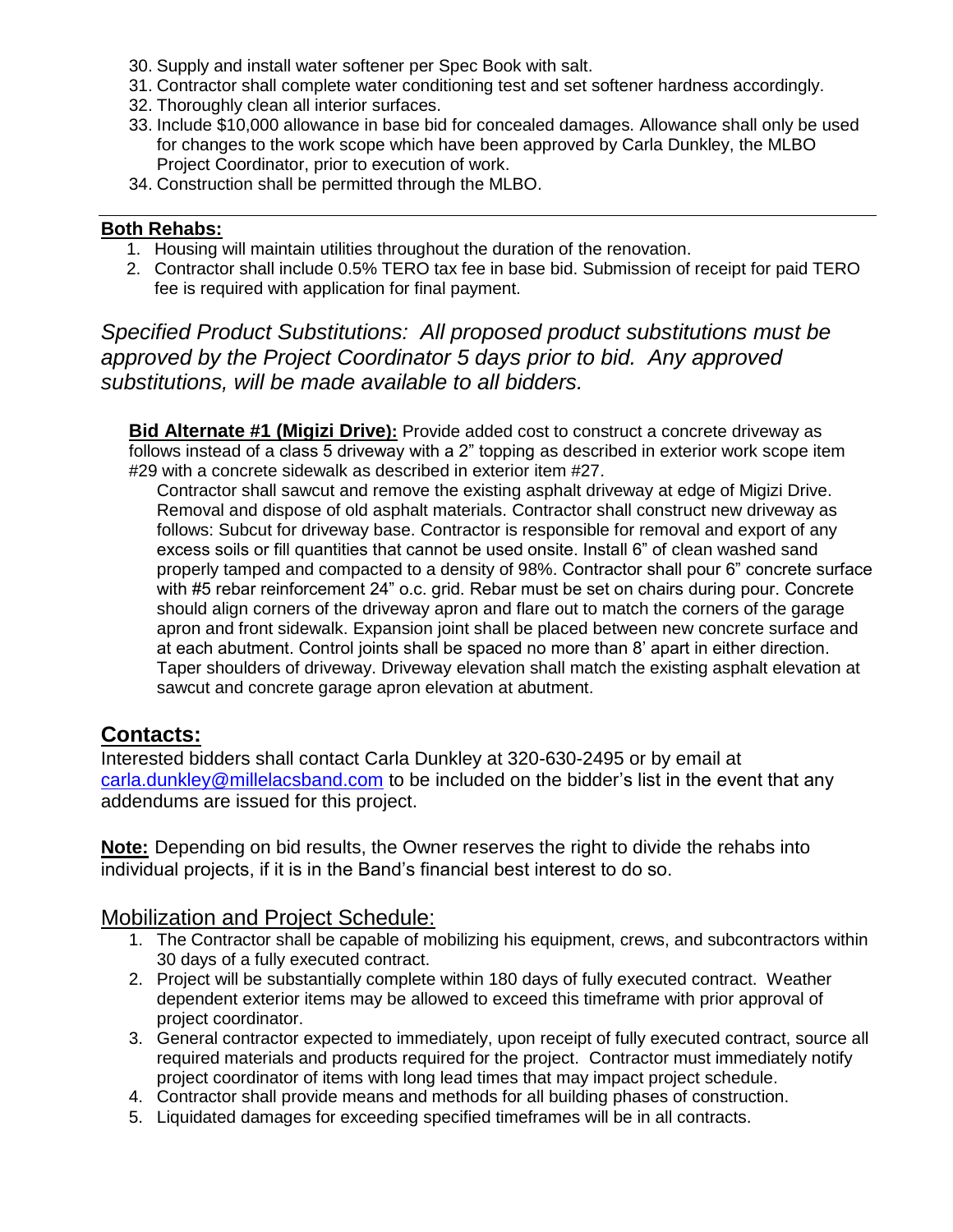### **COMMUNITY DEVELOPMENT/PROJECT MANAGEMENT RESERVES THE RIGHT TO REJECT ANY AND ALL BIDS FOR ANY REASON.**

### **COMMUNITY DEVELOPMENT WILL, TO THE GREATEST EXTENT FEASIBLE, GIVE PREFERENCE IN THE AWARD OF CONTRACT TO INDIAN ORGANIZATIONS AND INDIAN-OWNED ECONOMIC ENTERPRISES.**

### Bidding notes:

- 1. Submit proposal in lump sum (supply and install), not to exceed amount.
- 2. All Contractors (including subcontractors) must comply with Davis Bacon wage requirements.
- 3. All Contractors must provide the following along with their bid submittal:
	- a. Completed and signed MLB Community Development Construction Bid Form
	- b. Completed schedule of values (billing worksheet page 2) for each house.
	- c. A copy of Current MLB Vendor's License (or a copy of the submitted application)
	- d. A copy of Current Insurance Certificate
	- e. Completed and signed copy of the TERO Compliance Plan
	- f. A copy of Subcontractor/Material Supplier list
	- g. A copy of valid State of Minnesota Contractor's License
	- h. A copy of Authorized Signature Sheet (submitted with first bid submittal)
- 4. All Contractors must comply with all Mille Lacs Band of Ojibwe American Indian Employment requirements (see 18 MLBSA § 5). Contact Lori Trail at (320) 532-4778.

### **All proposals must be mailed and labeled as follows: Mille Lacs Band of Ojibwe Commissioner of Community Development Sealed bid: 15950 Migizi & 415 S. Main Rehabs PO Box 509 Onamia, MN 56359**

\*\*Please note that the bids submitted via mail to the P.O. Box. FedEx and UPS will not deliver to a P.O. Box and the Onamia post office will not accept hand delivered items. Please plan accordingly to ensure the timely receipt of your bid submittal. **Do not require delivery signature.\*\***

**\*\*The Band reserves the right to reject any bid that it is unable to collect at the Onamia post office by the bid deadline date and time, provided that the Band has made diligent and reasonable efforts to collect the bid. The Band reserves this right even in the event that the bid has been postmarked before the deadline.**

### **PROPOSALS NOT SUBMITTED IN THIS MANNER WILL BE REJECTED.**

### Licensing:

Firms must be licensed with the Mille Lacs Band of Ojibwe. A copy of this license (or the license application) must accompany each bid. Licensing process can take several weeks. If you are not currently licensed with the MLBO, please submit a copy of your license application along with your proposal. Contact Elizabeth Thornbloom at (320)532-8274 or via email at [EThornbloom@grcasinos.com](mailto:EThornbloom@grcasinos.com) with questions regarding licensing and for the license application.

### **PERMIT AND CONTRACTOR REQUIREMENTS:**

Permits: Contractors are responsible to attain all necessary permits for all work, including Mille Lacs Band of Ojibwe (MLBO) Permits.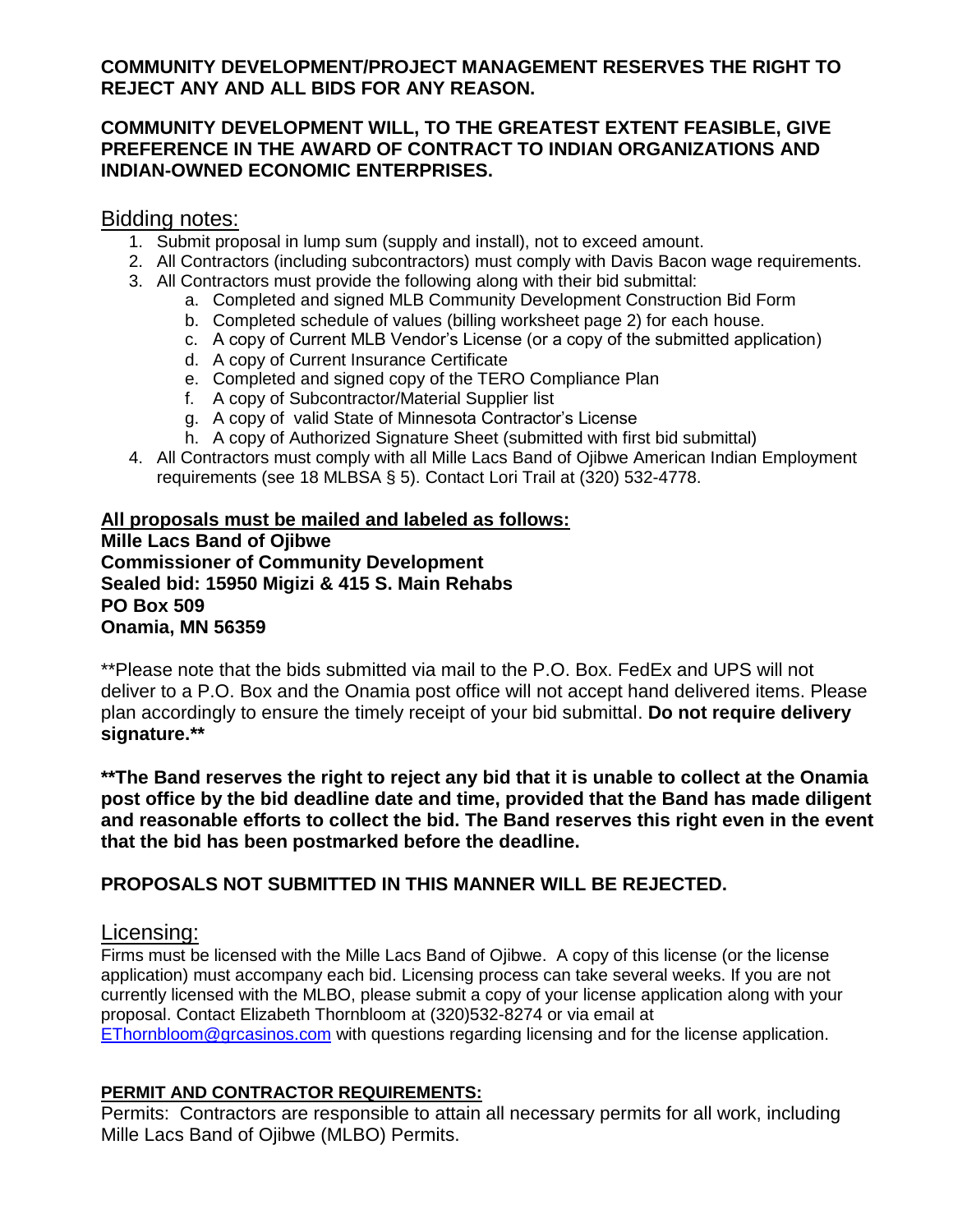**Bonding Requirements: In accordance with Mille Lacs Band Title 7 as updated in Band Ordinance 07-22. Please note that bonding requirements on Mille Lacs Band Funded Residential projects has changed.**

Band Ordinance 07-22 states the following:

For all Band funded residential construction projects, a performance bond is required for contracts in excess of \$100,000.00.